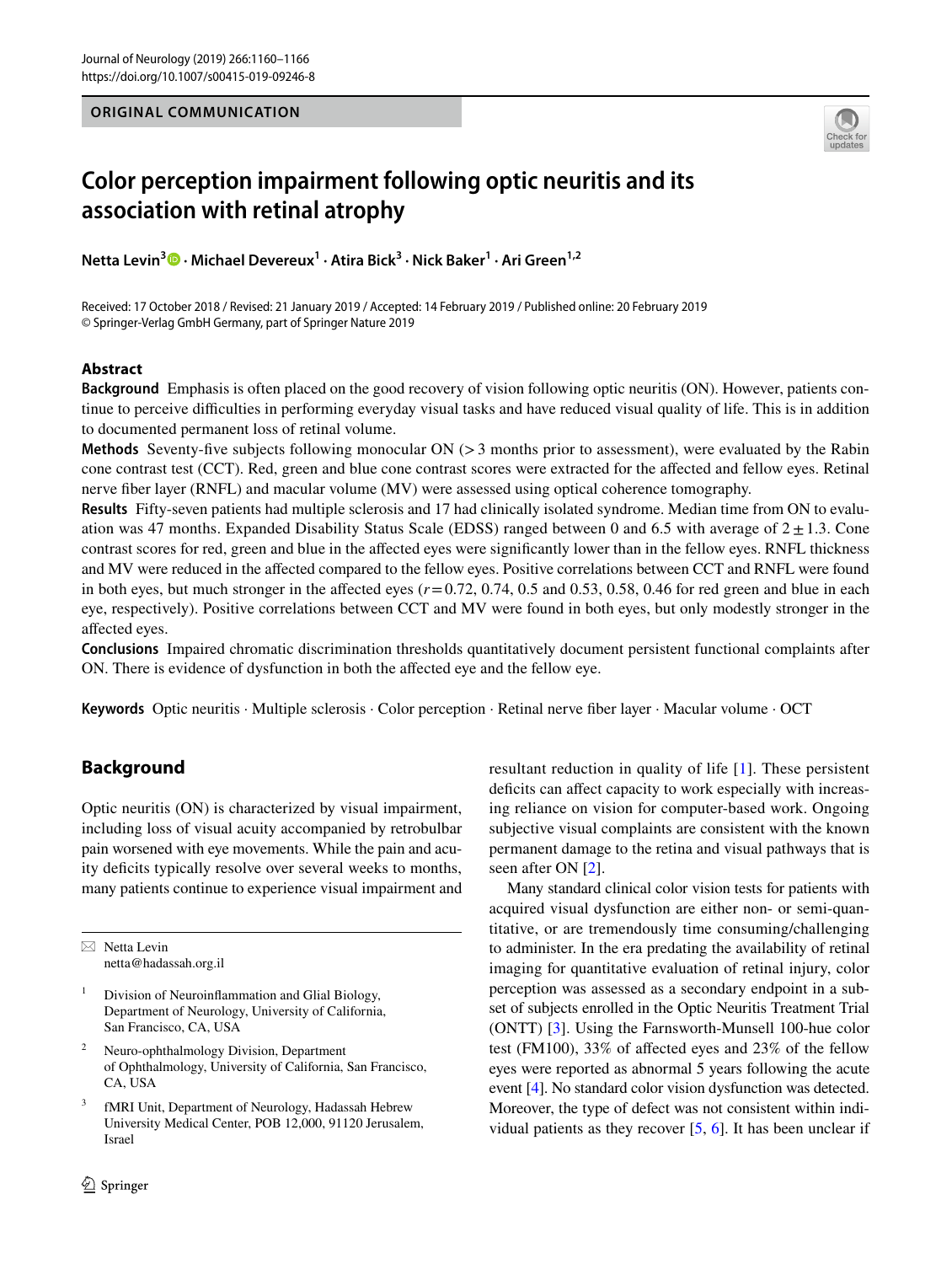this inconsistency was driven by the cognitive and attention demands needed for performing this detailed color evaluation technique [\[7](#page-6-6)].

More recently, pseudoisochromatic Hardy, Rand, and Rittler (HRR) plates were used to assess color vision in multiple sclerosis (MS) patients [[8–](#page-6-7)[10](#page-6-8)]. Though color vision was found to be commonly affected, no consistent pattern of dyschromatopsia was detected, a result that could probably be derived from each of the employed methods' limitations (limited dynamic range and lack of accurate scoring criteria).

The Rabin cone contrast test (CCT) uses a randomized series of red, green, and blue letters detectable by a single cone type (long, medium and short, respectively) in decreasing steps of contrast to measure the threshold for letter recognition [\[11](#page-6-9)]. Thus, this computerized test is easy and quick to administer and is used by the United State Air Force as a standard test of color vision. It provides both quantitative evaluations of color vision and identification of the type and severity of color vision deficiency. Its sensitivity and specificity were determined by a comparison of its scores to anomaloscope and pseudoisochromatic plate results in  $\sim$  1500 applicants for pilot training. In agreement with the anomaloscope, the CCT showed 100% sensitivity for detection and categorization of color vision deficiency. CCT specificity for confirming normal color vision was 100% for L and M cone tests and 99.8% for S cones. Furthermore, the CCT was recently evaluated in the elderly  $($   $\sim$  180 normal phakic and pseudophakic eyes) and reported to be valid up to the seventh decade of life even following a cataract surgery [\[12](#page-6-10)].

This study was intended to better assess color perception both qualitatively and quantitatively following an optic neuritis attack, and to document its associated retinal damage. Assessments of visual system injury have become increasingly important outcome measurements in assessment of standard disease-modifying therapies as well as reparative and regenerative treatments [[13](#page-6-11)[–15\]](#page-6-12). Highly sensitive quantitative measures that can easily be utilized in a clinical setting are needed for multi-site clinical trials of new possible therapeutic agents. CCT has advantages over other methods in terms of both standardization and quantification. It could be employed with limited technical training required and given automation and presentation method does not require the highly rigid administration of other color vision tests (i.e., does not require a special light box or very limited lighting conditions).

# **Methods**

#### **Standard protocol approval, registration, and patient consent**

The University of California, San Francisco Committee on Human Research approved the experimental procedure.

Written informed consent was obtained from all subjects before study inclusion.

#### **Subjects**

Patients that were evaluated at the Multiple Sclerosis Center at the University of California, San Francisco (UCSF) between 2012 and 2016 and had a history of optic neuritis were invited to participate. From this cohort, seventy-five patients, following a first ever, single monocular episode of acute ON that occurred 3 months or more prior to assessment were included in the current study. Evaluation of the patients to define optic neuritis was done by a neuro-ophthalmologist. All patients presented with unilateral visual loss, a relative afferent pupillary defect, and an otherwise normal neuro-ophthalmological examination. Patients suffering from bilateral optic neuritis or hereditary dyschromatopsia were specifically excluded.

Disease duration was defined as the time from the first clinically isolated syndrome (CIS) or first MS symptom. Patients were defined as having either ON-CIS, relapsing remitting MS (RRMS) or secondary progressive MS (SPMS) at the time of their assessment (as defined by Lublin–Reingold criteria) [[16\]](#page-6-13). The Expanded Disability Status Scale (EDSS) [[17\]](#page-6-14) was obtained by a certified examiner.

#### **Procedure and data analysis**

The affected (AE) and fellow eyes (FE) of each subject were assessed separately for the following measures.

Visual acuity (VA) was measured by Snellen VA chart wearing refractive correction and log-MAR equivalent was calculated.

Spectral domain OCT was performed (SPECTRALIS, Heidelberg Engineering, Heidelberg, Germany), including high-resolution macular scans. The OSCAR-IB quality criteria (based on recognition of obvious problems, poor signal strength, centering of scan, algorithm failure, retinal pathology other than MS related, illumination and beam placement) were met [[18](#page-6-15)]. Segmentation of retinal layers to determine the retinal nerve fiber layer (RNFL) and the macular volume (MV) was performed using automated software algorithm (Heidelberg v1.8.6.0). Data on the pRNFL were obtained using a 12° ring scan placed around the optic nerve head. Data on the macular area were acquired using a macular volume scan  $(20^{\circ} \times 20^{\circ})$  field) centered on the fovea. Laboratory quality control of segmentation was performed to evaluate any algorithm failure before further processing [[19\]](#page-6-16).

Color vision was measured by the CCT [[11\]](#page-6-9). In short, the computer-generated CCT presents a randomized series of colored letters visible to a single cone type, red (long), green (medium) and blue (short), in decreasing steps of cone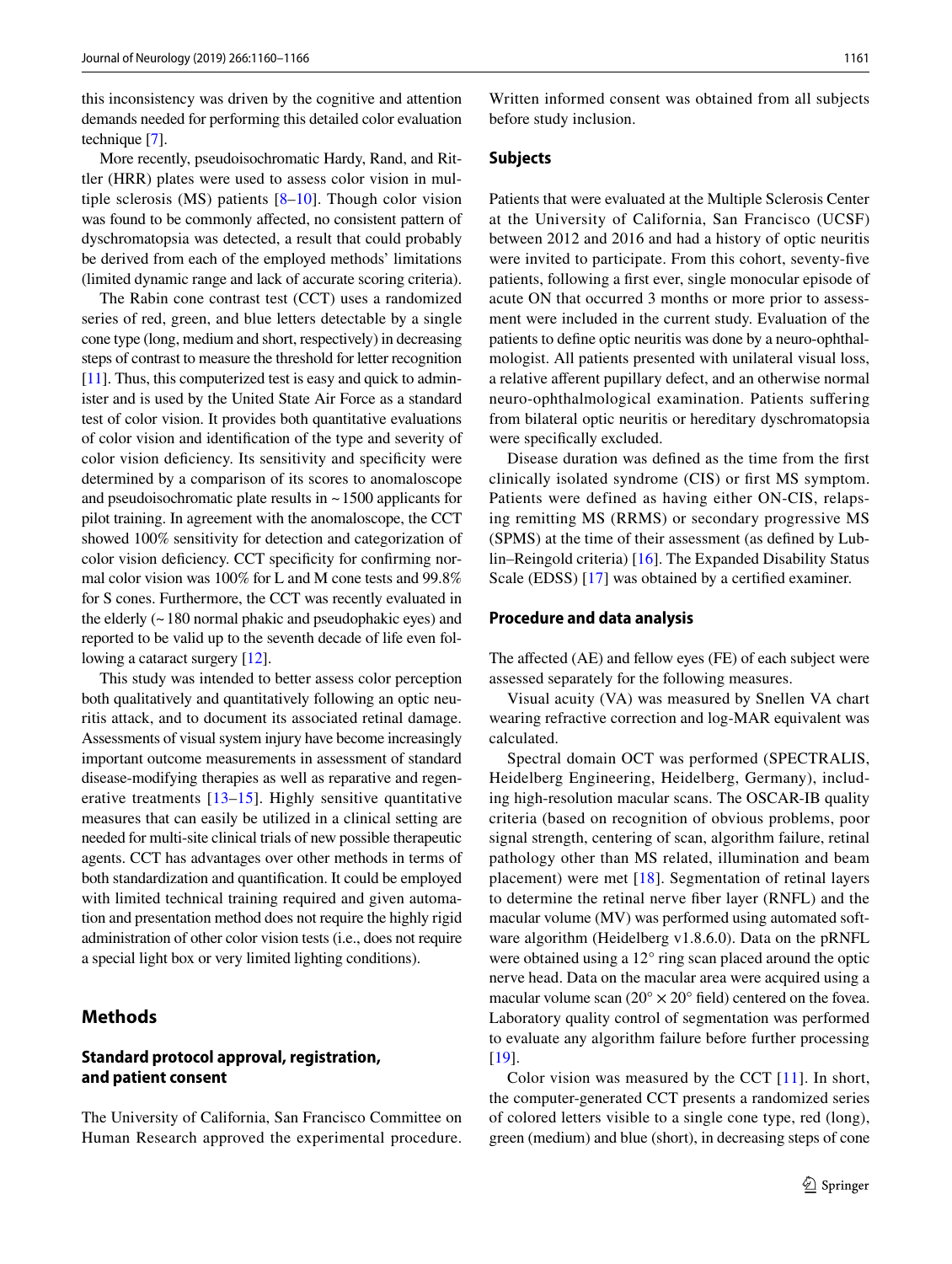contrast to determine the threshold for letter recognition. A single letter appears briefly centered in the display and the subject is required to report the letter aloud.

Progressing from most visible down to least visible, the letter appears for a duration of 1.0–1.6 s (duration increases as contrast decreases), followed by an inter-trial interval (gray field) of equal duration. During this time, the subject is required to read the letter aloud, answers are recorded by a technician, and the program then advances to the next trial. The log contrast sensitivity scores are normalized to an intuitive 100-point scale such that each letter that is read correctly counts as five points, making the maximum score 100 and the minimum score 0. The CCT duration is 3 min per eye.

#### **Statistics**

Mean values of the different contrast sensitivity scores, RNFL thickness and total macular volume were compared between the affected and the fellow eyes through two-tailed paired *t* test.

Pearson's correlation and linear regression analysis were used to examine relationships between time from acute event, EDSS, retinal measurements and contrast sensitivity scores. Subjects with missing information were removed from this stage of analysis. For all regression analyses, assumption of normality of residual was validated using the Kolmogorov–Smirnov Test.

#### **Results**

#### **Demographic and retinal measurements**

Seventy-five patients (81.3% women) aged 12–71 years  $[40.3 \pm 12.3 \text{ mean} \pm \text{SD}$ ; only two patients were below 18 (12) and 15)] were included in the study. Fifty-seven had MS (1 SPMS, all others RRMS), 17 had CIS-ON, and 1 did not finish his work-up at the time of evaluation. Half of the patients (*n*=38) suffered from right ON and the other from left ON.

Time from episode to evaluation ranged between 3 and 685 months with average of  $83 \pm 115$  months (mean  $\pm$  SD) and median of 47 months. It should be noted that five patients experienced their attack more than 200 months prior to evaluation; therefore given their outlier status sensitivity, the analysis was performed including these individuals in the analysis as well as excluding them to ensure that late progressive injury was not driving our observations.

EDSS ranged between 0 and 6.5 with average of  $2 \pm 1.3$ (mean  $\pm$  SD) and median of 2.

Visual acuity was 20/30 or below only in five affected and three fellow eyes. Yet, averaged log-MAR visual acuity

was slightly but significantly higher in the affected  $(-0.029)$ versus the fellow eyes  $(-0.081)$  ( $p=0.02$ ).

RNFL thickness and MV were reduced in the affected compared to the fellow eyes (78.6  $\mu$ m  $\pm$  16.5  $\mu$ m and 2.9 mm<sup>3</sup>  $\pm$  0.14 mm<sup>3</sup> versus 91.2  $\mu$ m  $\pm$  15.1  $\mu$ m and 3.0 mm<sup>3</sup> ± 0.17 mm<sup>3</sup>;  $p = 3.6E^{-09}$  and  $p = 1.8E^{-9}$ correspondingly).

# **Cone contrast performance was impaired in the affected eyes (Fig. [1](#page-3-0))**

The mean red, green and blue contrast scores in the affected eyes were lower than in the fellow eyes  $(72.7 \pm 32,$  $68 \pm 36.1$ , and  $69.1 \pm 36.7$  versus  $88.8 \pm 15.6$ ,  $86.2 \pm 20.6$ , and  $89.8 \pm 17.3$  for red, green and blue, means  $\pm$  SD in the affected and in the fellow eye; correspondingly,  $p=3.2E^{-06}$ ;  $8E^{-07}$ ; 2.2 $E^{-07}$ ).

Strong correlations were found between the three color contrast scores  $(r>0.9;$  Fig. [1](#page-3-0)b).

To help explore whether demographic and structural measures were associated with CCT performance, the independence of these color vision metrics, and the contribution of other factors to color vision performance, a number of models were constructed and evaluated as detailed below and in the following sections.

A regression model, which included demographic factors (i.e., gender, age, history of MS, right or left eye involvement, EDSS and time from acute event) significantly predicted mean AE color perceptual abilities  $(F_{(6,66)} = 7.4$ ,  $p=4.4E^{-06}$ ). Factors that contributed significantly to the model were gender  $(t=2.1, p<0.05$ ; females showed better color perceptual abilities), history of MS ( $t = 2.5$ ,  $p < 0.05$ ; patients with previous MS showed better color perceptual abilities) and time from acute event  $(t=-2.96, p<0.005;$ patients with longer time from acute event showed worse color perceptual abilities). Similar results were found for each color independently as well.

# **Color contrast sensitivity abilities correlate with retinal thickness, in the affected but also in the fellow eyes (Fig. [2\)](#page-4-0)**

In the affected eyes, strong positive correlations were found between each color score and the RNFL. The Pearson correlation for the red CCT was  $r=0.72$ ,  $p=7.4E^{-13}$ ; for the green CCT was,  $r=0.74$ ,  $p=6.9E^{-14}$ ; and for the blue CCT was  $r = 0.75$   $p = 1.1E^{-14}$ .

In the fellow eyes, we found a similar pattern: positive correlations were found between each color score and RNFL thickness. Nevertheless, the strength of these correlations was less pronounced. In the fellow eye, for the red CCT,  $r = 0.53$ ,  $p = 1.2E^{-06}$ ; the green CCT was  $r = 0.58$ ,  $p=8.4E^{-08}$ ; and the blue CCT was  $r=0.46$ ,  $p=4.2E^{-05}$ .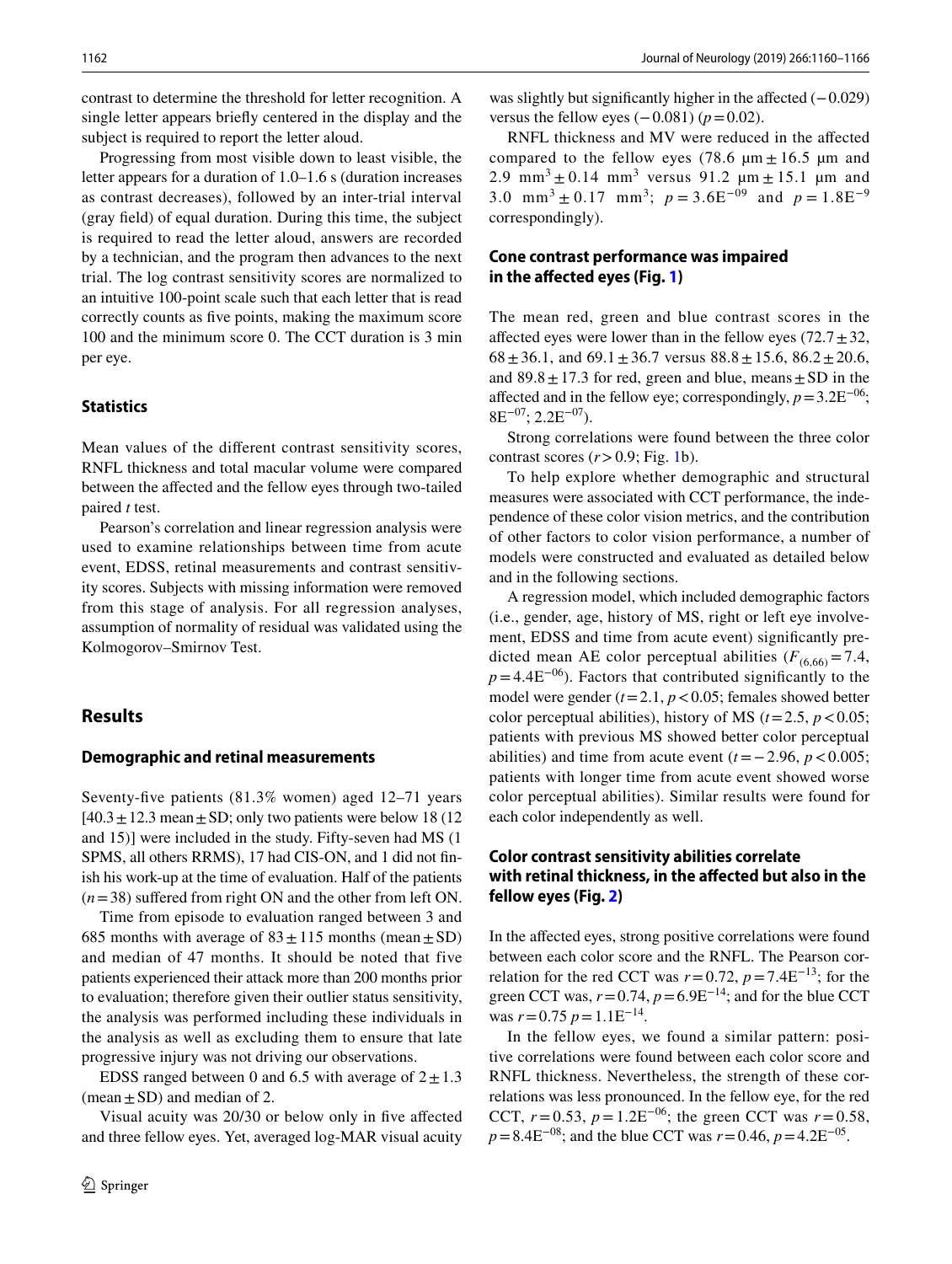<span id="page-3-0"></span>**Fig. 1 a** CCT scores from the affected eyes are plotted against corresponding scores from the fellow eyes for the red (upper graph) green (middle graph) and blue (lower graph) scores. Right bar graphs stand for corresponding averaged scores. Solid fill for affected and checkerboard fill for the fellow eyes. Error bars represent standard deviations. **b** Affected eyes' red scores are plotted against green scores (upper graph), red scores are plotted against blue scores (middle graph) and green scores are plotted against blue scores (lower graph)



Affected eye CCT score

Furthermore, supporting the findings from RNFL, significant correlations were also found between each color score and MV. Here the correlations were only modestly stronger in the affected eye when compared to the fellow eye. For the affected eyes, the red CCT score,  $r=0.57$ ,  $p=2E^{-7}$ ; green CCT score,  $r = 0.63$ ,  $p = 3.2E^{-9}$ ; and blue CCT score  $r = 0.6$ ,  $p=1.9E^{-8}$ . For the fellow eyes, the red CCT score,  $r=0.52$ , *p*=3E<sup>−06</sup>; green score, *r* = 0.56, *p* = 2.4E<sup>−07</sup>; and blue score *r*=0.44, *p*=9.4E−05.

Adding the RNFL thickness and MV (of both eyes) to the previous demographically based regression models significantly contributed to the predicted color perceptual abilities in each eye : $F(10, 59) = 20.07$ ,  $p = 1.66E^{-15}$ , for the affected; and  $F(10, 59) = 6.98$ ,  $p = 4.22E^{-07}$ , for the fellow eye.

Factors that significantly contributed to the prediction of color vision scores in the affected eye included gender (*t*=3.44, *p*<0.005; females showed better color perceptual abilities), the existence of MS  $(t=2.74, p<0.01;$ patients with previous MS showed better color perceptual abilities), age at visit  $(t = -2.11, p < 0.05$ ; the older the patient is the worse the color perceptual abilities are ) and time from acute attack  $(t = -2.93, p < 0.005$ ; the longer the time from the attack is the worse the color perceptual abilities are ). However, the strongest association was for RNFL thickness in the affected eye  $(t = 3.53, p < 0.001;$ the thicker the RNFL is the better the color perceptual abilities are).

In the fellow eye, only age at visit (*t*=−2.00, *p*<0.05; the older the patient is the worse the color perceptual abilities are) and MV contributed to the prediction of color vision scores  $(t = 2.86, p < 0.006$ ; the larger the MV is the better the color perceptual abilities are).

To better understand the relative contributions of RNFL thickness and MV on CCT color perceptual performance in each eye individually, a model was constructed with only these two variables as predictors. For the affected eye, all predictive values came from the RNFL thickness (*p*<9.07E−08, *F*(2, 67)=51.66, *p*=2.67−14, *t*=5.99), while the MV contribution was not significant  $(p=0.1)$ . For the fellow eye, both factors significantly contributed to the model (*F*(2, 67)=31.722, *p*=2.03E−10, RNFL thickness *p*=0.0004, *t*=3.71; MV *p*=0.001, *t*=3.43).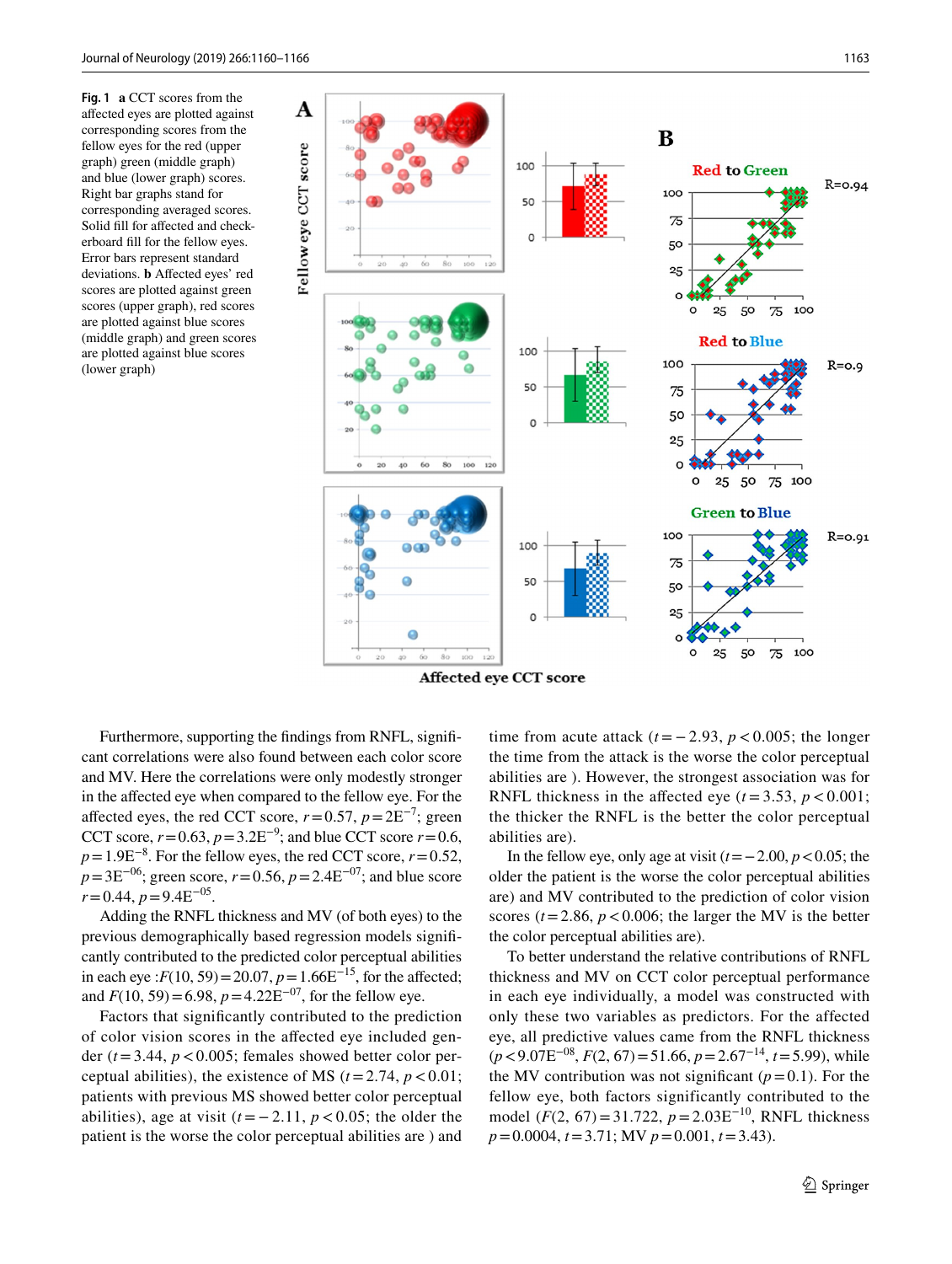

<span id="page-4-0"></span>**Fig. 2** CCT scores are plotted against corresponding RNFL thickness measurements for the red (upper graph) green (middle graph) and blue (lower graph) scores. Solid fill markers for the affected and checkerboard fill markers for the fellow eyes

## **Cone contrast performance as a function of time from acute event (Fig. [3](#page-4-1))**

In the affected eyes, inverse correlations were found between each color score and the time from the acute ON episode. For the red CCT score,  $r = -0.5$ ,  $p = 5.5E^{-6}$ ; for the green CCT score,  $r = -0.47$ ,  $p = 2.3E^{-5}$ ; and for the blue CCT score  $r = -0.47$ ,  $p = 1.5E^{-5}$ .

In the fellow eyes, inverse correlations were also found. However, the strength of these correlations was much lower. For the red score,  $r = -0.36$ ,  $p = 0.001$ ; for the green score,  $r = -0.37$ ,  $p = 0.0008$ ; and for the blue score *r*=−0.36, *p*=0.001.

However, these correlations appeared to be driven by the extreme cases, i.e., those who experienced their attack more than 200 months prior to evaluation  $(n=5)$ . Without those patients, no significant correlations were found between color contrast and time from event. Furthermore, sensitivity analyses repeating the primary analyses detailed above regarding the correlation between cone contrast vision and OCT measures and other demographic factors revealed that inclusion and exclusion of these subjects did not significantly change our results (not shown).

A regression model which included all the averaged color scores could not predict the time from the event either.



**CCT** scores

Time from ON (m)

<span id="page-4-1"></span>**Fig. 3** Affected eyes' CCT scores are plotted against corresponding time from acute event, measured in months, for the red (upper graph) green (middle graph) and blue (lower graph) scores. Gray inset circles five patients who experienced their attack more than 200 months prior to evaluation

# **Cone contrast performance correlates with disability as reflected in the EDSS**

Modest inverse correlations were found between the EDSS scores and the different color contrast sensitivity scores: For the affected eye: red score,  $r = -0.28$ ,  $p = 0.01$ ; green score, *r*=−0.36, *p*=0.001; and blue score *r*=−0.38, *p*=0.0007 and for the fellow eye: red score,  $r = -0.38$ ,  $p = 0.0008$ ; green score, *r*=−0.33, *p*=0.003; and blue score *r*=−0.39,  $p = 0.0005$ .

### **Discussion**

Though color perception is known to be impaired both during and after optic neuritis, a simple straightforward, quantitative method for assessing this impairment has been lacking, thus limiting the capacity to use color vision assessments as an outcome in clinical trials. The current study provides conclusive evidence that patients exhibit persistent deficits in color perception using a highly quantitative and easy-to-administer color vision test that could easily be employed broadly. Furthermore, this study provides further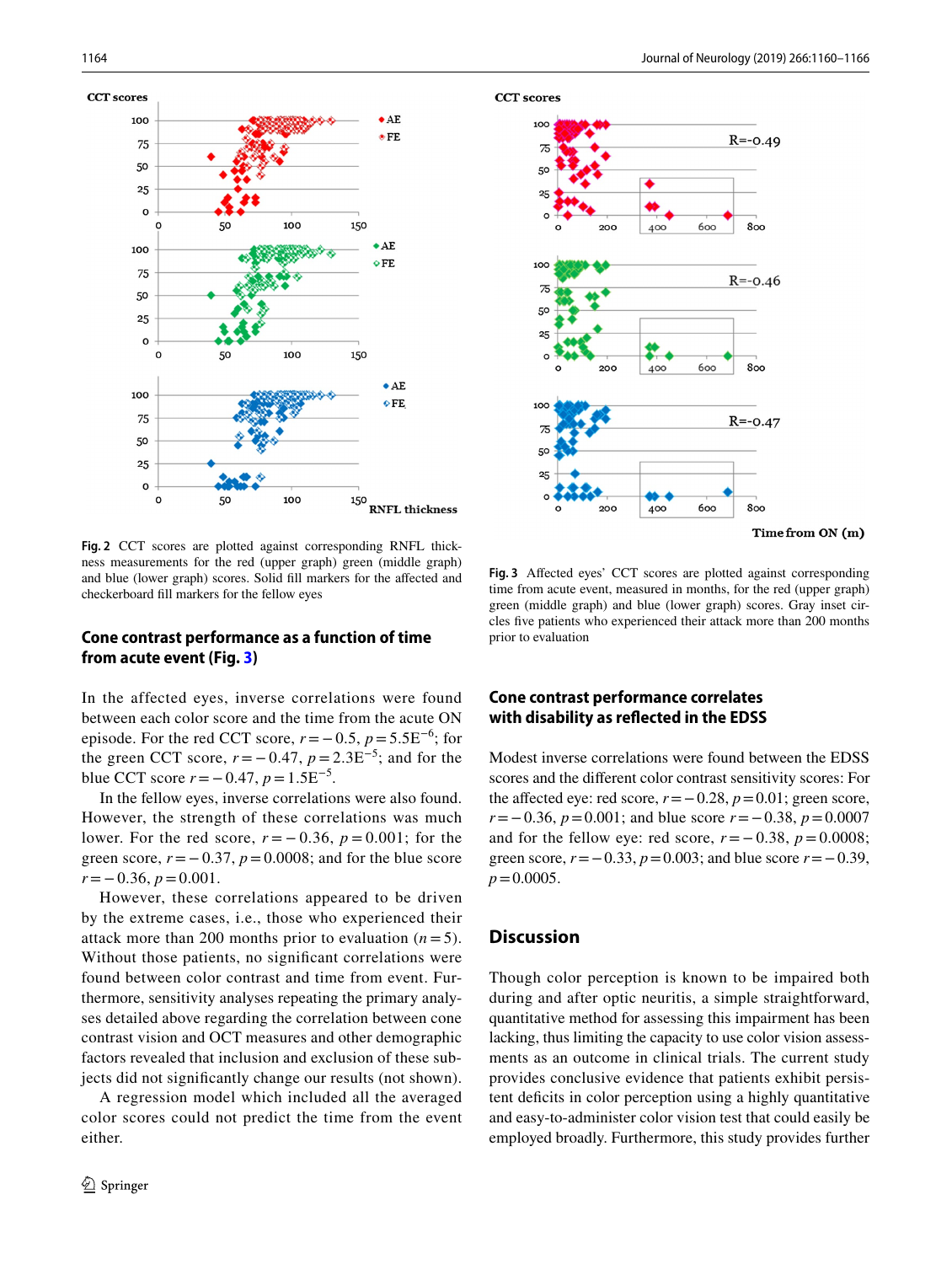evidence (in addition to work already done in low contrast [\[20\]](#page-6-17) and motion perception [\[21](#page-6-18)] that persistent functional impairment can be found in patients after ON—an observation that aligns with patients' clinical complaints.

Consistent with previous reports  $[5, 6, 8-10]$  $[5, 6, 8-10]$  $[5, 6, 8-10]$  $[5, 6, 8-10]$  $[5, 6, 8-10]$  $[5, 6, 8-10]$ , no specific color impairment was found across the cohort, suggesting that color vision impairment in this population is variable and perhaps stochastic. Furthermore, the color deficits detected seem to relate to permanent structural changes in the anterior visual pathway. Significant correlations were evident between each color score and retinal thickness. Interestingly, RNFL explained color vision performance better than any other structural measurements in eyes after ON. Cone contrast performance was not dependent on the time from acute event except for the extreme cases in which the acute event happened decades ago suggesting that a significant proportion of the functional deficit is established early. Color perception was modestly associated with EDSS and may reflect disability not captured by this well-utilized but flawed measure.

Color processing begins at a very early level in the visual system. Trichromacy arises at the level of the receptors with cone populations tuned to colors of different wavelengths for their optimal response. Opponent color processing arises in the inner nuclear layer via horizontal and bipolar cells and continues at the level of retinal ganglion cells. From there, color information is sent to the brain via the optic nerves through the chiasm and tracts to synapse at spatially separated layers of the lateral geniculate nucleus (parvocellular layers of LGN). Color information, as well as other static elements of visual perception, is carried through the parvocellular fibers that are located in the central region of the optic nerve.

Diseases of the optic nerve have been proven to affect color vision in the presence of good visual acuity more profoundly than other eye diseases (macular disease, media opacity, or amblyopia) [[22\]](#page-6-19). Additionally, an increased vulnerability of the parvocellular, compared with the magnocellular, system has been documented  $[23, 12]$  $[23, 12]$ [24](#page-6-21)].This relatively selective injury has been suggested to be related to the parvocellular fibers' smaller diameter, which may make them either more susceptible to demyelinating injury or less capable of repair. Histopathological evaluation of the visual pathway in MS has revealed rarefaction of ganglion cells in the macular region, again suggesting involvement of smaller axons [[25\]](#page-6-22). Consistent with the hypothesis of high vulnerability of small axons, it is not surprising that a parvocellular-specific modality like color perception represents a useful tool for the diagnosis and follow-up for axonal loss in MS with the added advantage of its functional relevance. Since the impairment is related to failure of conduction of retinally derived action potentials, there is no substantial difference between all wavelengths and they are similarly affected. The strong correlation between each color score and the thickness of the retinal fiber layer should highlight the functional relevance of the fibers' atrophy.

Thinning of the RNFL following ON is a well-known phenomenon that has been considered to reflect retrograde degeneration (dying back) of the optic nerve [[26\]](#page-6-23) and is found to be correlated with visual acuity, low-contrast letter acuity, visual field as well as previous assessment of color vision (for review [\[2\]](#page-6-1)).

Furthermore, retinal thinning was also reported in CIS patients' eyes that were not clinically affected by ON. Particularly, significant thinning of the ganglion cell layer (GCL) was reported, indicating that retinal neuronal damage can accompany MS independent of a prior history of ON [[27\]](#page-6-24). Two theories were suggested to explain this phenomenon. The first is related to the dying back theory, which can take place both after ON but also following general brain inflammation without specific involvement of the optic nerve [[26\]](#page-6-23). The second suggests that retinal pathology can occurs independently of optic nerve pathology. This theory is based on findings in patients exhibiting substantial reduction of MV despite normal RNFL values [[28\]](#page-6-25).

Our findings of the notable correlations between color scores and the retinal thickness emphasize again, from a different viewpoint the clinical relevance of retinal thickness. Furthermore, the differential influence of the different layers in the affected compared to the fellow eye may indicate different pathological mechanisms in the two eyes. While retrograde axonal atrophy can explain color perception impairment in the affected eye, a primary neuronal damage may explain this impairment in the fellow eye.

Similar results were reported recently by Lampert et al. [[8\]](#page-6-7). Using HRR, GCL thickness was found to be associated with dyschromatopsia in MS patients' non-ON eyes.

This study is limited by the variability in the age range of the patients, in the time lapse from the acute episode and in the different disease courses and due to the lack of information regarding patients' disease-modifying treatment history. However despite this heterogeneity, previous optic neuritis episodes still leave their mark in the patient's visual system.

As has been previously suggested, the unique accessibility and structure–function correlations provided by the afferent visual system in MS, make vision a useful single functional system to test new MS therapies [[29\]](#page-6-26). This study provides compelling evidence that the CCT is a sensitive visual function test and provides a potentially valuable summary assessment of acquired color vision deficiency in ON and may help us understand the relationship between functional impairment and structural injury in MS.

**Acknowledgements** Netta Levin and Ari Green thank the Feldman foundation for their support for Professor Levin's sabbatical at UCSF.